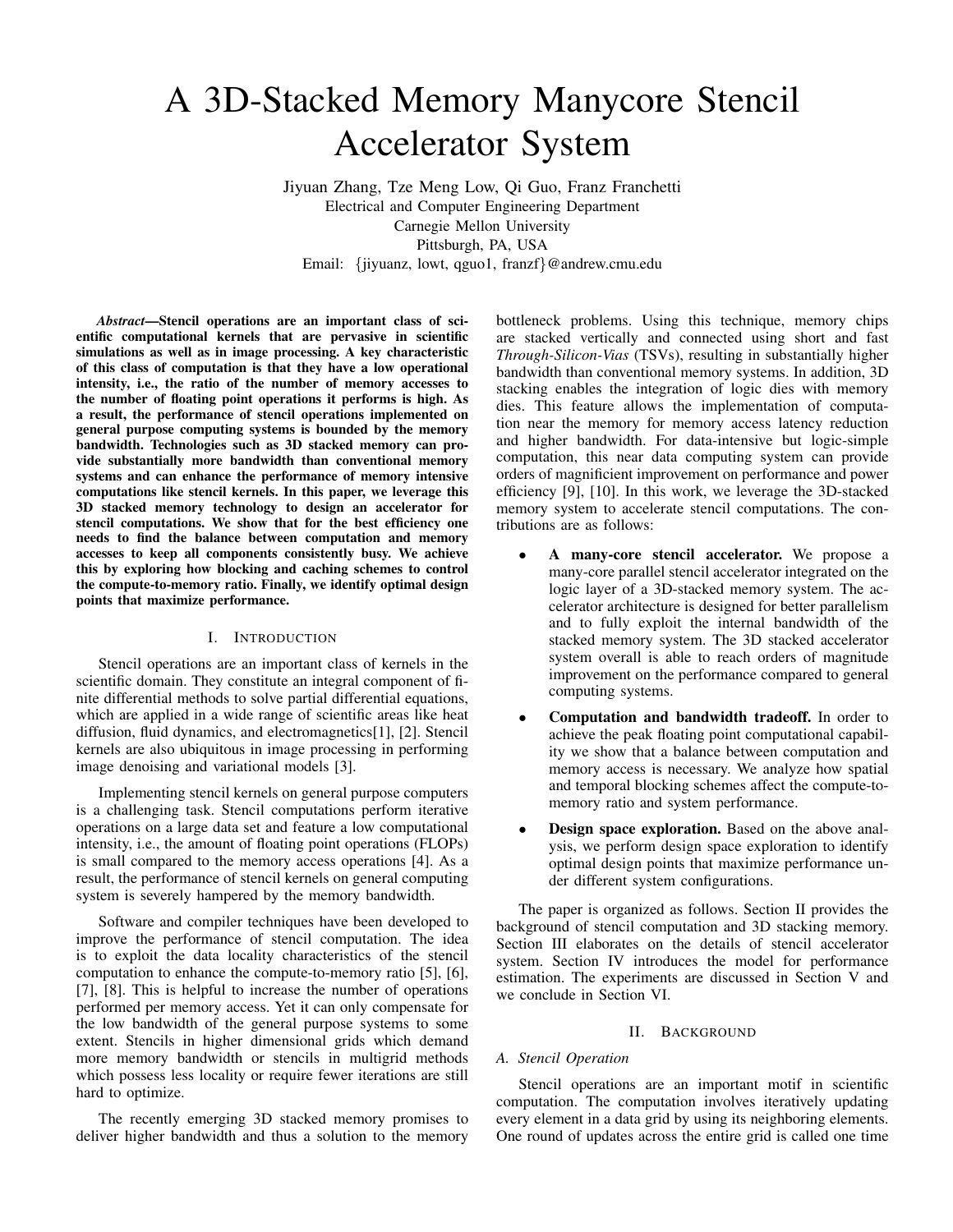Listing 1: Example of 2D-5 point Jacobi stencil code

| for (t=0; t <tmax; t++)<="" th=""></tmax;>  |
|---------------------------------------------|
| <b>for</b> $(i=0; i < Xdim; i++)$           |
| <b>for</b> $(i=0; j {$                      |
| $A[t+1][i][\dagger]=a*A[t][i][\dagger]+b*($ |
| $A[t][i-1][i] + A[t][i][i-1] +$             |
| $A[t][i][j-1] + A[t][i][j+1]),$             |
|                                             |

step. Different stencils may use a different number of elements for updating. Listing 1 shows an example of a Jacobi 2D 5 point stencil. The outer loop is the time loop. Within one time iteration, the code sweeps through the entire 2-dimensional data domain, updating each element using its North, East, West and South nearest neighbors. This code is common in finite differential methods for partial differential equations. There are also other Jacobi patterns, such as 3D 7-point stencil which updates elements on a 3-dimensional grid using neighbors at  $x - 1$ ,  $x + 1$ ,  $y - 1$ ,  $y + 1$ ,  $z - 1$ ,  $z + 1$  directions, or 3D 27-point stencil which uses all the elements at the corner, face and edge of the surrounding  $3 \times 3 \times 3$  cube.

#### *B. 3D Stacked Logic-in-Memory system*

3D stacked DRAM has become a reality with the commercial availability of the Micron hybrid memory cube (HMC). The 3D-stacked DRAM adopts fine-grained rank-level stacking [11], i.e., banks stacked in 3D fashion to form a 3D rank (vault). This can better exploit bank-level parallelism. The vertically-stacked banks in a rank are connected by shared through-silicon-vias (TSVs). The system is composed of ranks equal to the number of banks in a die. On the bottom of the 3D stacked system is the logic die. Peripheral logic is implemented on the logic die. The peripheral logics include the vault and link controllers, which are in charge of moving data between vaults or from vaults to external IO pins. Each vault controller is associated with a vault and is placed under its corresponding vault.

#### III. ACCELERATOR DESIGN

In this section, we start with an overview of the many-core stencil accelerator system. Then we explain how the stencil computation is performed on this accelerator with the example of 2D 5-point stencil.

#### *A. System Overview*

As wire technology keeps scaling to smaller feature sizes, wire delay has become a more critical issue. Utilizing clustered and simple processing units is an effective way to mitigate the wire issue. Our design reflects this idea. The proposed stencil accelerator is composed of many small and simple accelerating cores as shown in Fig. 1. Multiple cores are grouped into a cluster. These clusters form a 2-dimensional array that is of the same size as the vault array. Each cluster is mapped to a vault. FIFO channels are built across neighboring cores as well as neighboring clusters to facilitate data transferring between neighbors. This many-core structure not only has shorter wiring than a large monolithic core, moreover, it also removes complex communication interconnections between



Fig. 1: 3D stacked memory system overview.

the accelerator and vault controllers [12], better exploiting vault-level parallelism.

#### *B. Data Partition*

To perform a stencil computation on this accelerator system, the computation needs to be partitioned and mapped properly to each core.

Vault partition. The original data region is partitioned into multiple small regions that are processed separately on each cluster. These smaller regions are called *vault regions*. To facilitate the mapping of vault region to vaults, the partitioning of the original space is organized into the same structure of the vault array: the two dimensions of the data space are partitioned evenly to form an N-by-N array of vault regions.

#### *C. Blocking*

Spatial and temporal blocking (or tiling) are effective techniques to optimize data reuse and reduce memory access in stencils. In this section, we describe how the space and temporal blocking is performed in the vault region.

Spatial blocking. Spatial blocking is an effective technique to improve data reuse when the data size is larger than the cache size. In our stencil accelerator, spatial blocking is applied to transform the the vault region to small blocks that can fit the local cache of the cluster. The block is referred as *cluster block*. Unlike the blocking in matrix multiplication, blocking scheme in stencils is different and called partial blocking. The cluster block is blocked on  $N-1$  dimensions (assume the vault region is N-dimension) and takes stride 1 at the unblocked dimension. The unblocked dimension is the *streaming dimension*: The partial blocks are streamed into the accelerator cluster along the streaming dimension. The accelerator cluster finishes one cluster block before processing another. Multiple partial blocks are stream buffered on chip, because of data reuse between consecutive blocks.

Fig. 2 shows the partition and blocking for the 2D 5-point stencil problem. The original 2D data space is partitioned into a 2D array of vault regions. In a vault region, the cluster block is formed by partially blocking the  $x$  dimension. The resultant cluster block is a one dimension row. A core block is a chunk of the row assigned to each core. The blocks are streamed into the accelerator cluster along the y dimension. Stencil operations are performed on every element of the block. The results are streamed out to memory in blocks. Since the 5-point stencil operation involves elements of three different  $y$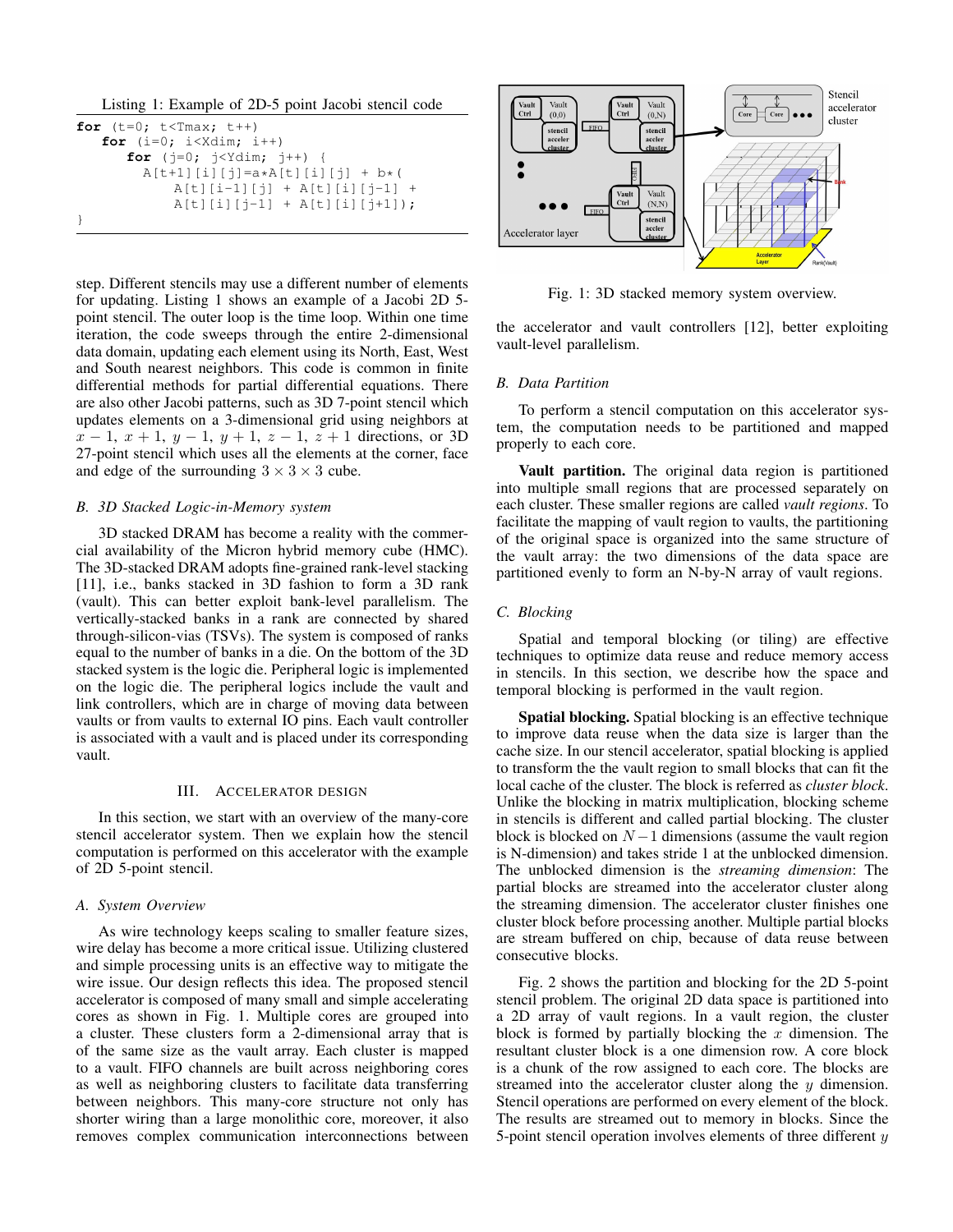

Fig. 2: Data space partition for 2D stencil.

indexes, they are scattered across three consecutive blocks. The computation on the latest streaming block requires the previous two blocks, which are thus buffered on chip. A hardware circular buffer can be adopted to implement the streaming buffer function.

Temporal blocking. In addition to spatial blocking, we can further reduce the memory bandwidth requirement by performing time blocking. Compared to spatial blocking which exploits data reuse only at spatial iterations, temporal blocking further reduces memory bandwidth by leveraging data reuse across time iterations. The idea of temporal blocking is as follows. Spatial blocking computes results of one time step based on the data read from memory. Instead of writing the computed results immediately to memory, they are kept in a cache and are reused to compute results of later time steps. Only the data at the last time blocking step is written to memory. Fig. 3 shows the time blocking process with a blocking parameter of four. Temporal blocking requires a larger cache to keep the intermediate blocks. It has to keep in cache the two latest blocks for every time step. The blocks are stream buffered similarly as in the spatial blocking method.

Communication. Cores have to communicate with their neighbors to get elements to support computing at the boundary region, so called ghost region. There are two circumstances that need communication. *Inter-core* communication happens when cores process elements at the *core block* boundary. *Intervault* communication happens when processing elements at the vault region boundary. *Inter-core* communication happens whenever the core reaches the last few elements of each row. *Inter-vault* communication happens after the accelerator has finished computing the entire vault region for a certain time (based on the time blocking parameter). The *Inter-vault* communication volume depends on the time blocking parameter. The larger the time blocking parameter, the larger the ghost region that needs to be transferred between clusters.

## *D. Banking Scheme*

Temporal blocking requires caching the values of elements at intermediate time steps. The intermediate values of one element cannot be stored at the same location, since this will result in a new value at a later time step replacing the old value that are still required. To avoid this, the storing of the intermediate values should be staggered. For instance, in a 2D stencil the updated value of element (x, y) (denoted as  $(x, y)_{t+1}$  cannot be stored at the same place as the old value  $(x, y)_t$ , because computing a later element (e.g.,  $(x, y+1)_{t+1}$ ) will need the old value of  $(x, y)_t$ . But  $(x, y)_{t+1}$  can be stored at the location of  $(x - 2, y - 2)_t$  because  $(x - 2, y - 2)_t$  will no longer be used by the later element. Generally a value at a later time step is stored with a staggerred distance equal to the stencil operation range.



Fig. 3: Temporal blocking of 2D stencil for four time steps. The blocks of intermediate time steps are cached in local SRAM. Each time step stores two latest blocks.

Another problem in the stencil computation is the simultaneous data access. One stencil operation requires multiple elements as inputs and whether they can be accessed simultaneously is critical to the performance. Utilizing multiple memory banks and mapping the data points to disjoint banks is an effective way to eliminate the access conflicts. In the 2D 5-point stencil example, one stencil operation requires five elements as input and outputs one element every iteration (e.g., the stencil operation on element  $(x, y)$  requires read from five locations  $(x, y)(x-1, y)(x+1, y)(x, y-1)(x, y+1)$  and write to one location  $(x - 2, y - 2)$ ). But  $(x - 1, y)$  and  $(x, y)$  are overlapping inputs with previous operations. Therefore only locations of  $(x + 1, y)(x, y - 1)(x, y + 1)$  need to be read. Therefore a 4-banked scratchpad SRAM is adopted here, where consecutive cluster blocks are stored at different banks. In this way, all the reads and writes of one stencil operation can be simultaneously performed.

#### *E. Accelerator Core Architecture*

Fig. 4 shows the core architecture customized for a given stencil computation. The architecture consists of the scratchpad SRAM, a computation unit and a control module. The scratchpad SRAM is composed of multiple banks. The bank number is determined by the specific stencil pattern. It is equal to the operand number of one stencil operation excluding the operands overlapping with previous operation. The computation logic is the floating point computation logic for this stencil pattern. The control of these functional units is driven by the controller. The controller is implemented as state machines whose transitions are based on the stencil context registers in the sequencer unit. The control signals to all these functional units are encoded as microcodes and stored in the micoprogram memory.

#### IV. PERFORMANCE ANALYSIS

Best performance is achieved when the computation's operation-to-memory ratio matches with the system. In this section, we model and analyze the performance of the accelerator system and identify the best design points.

### *A. Performance Model*

We first explain the relevant parameters for estimation.

Problem parameters. The stencil problem can be represented with parameters  $D$ ,  $Dim$ ,  $R$  and  $P$ . The  $D$  is the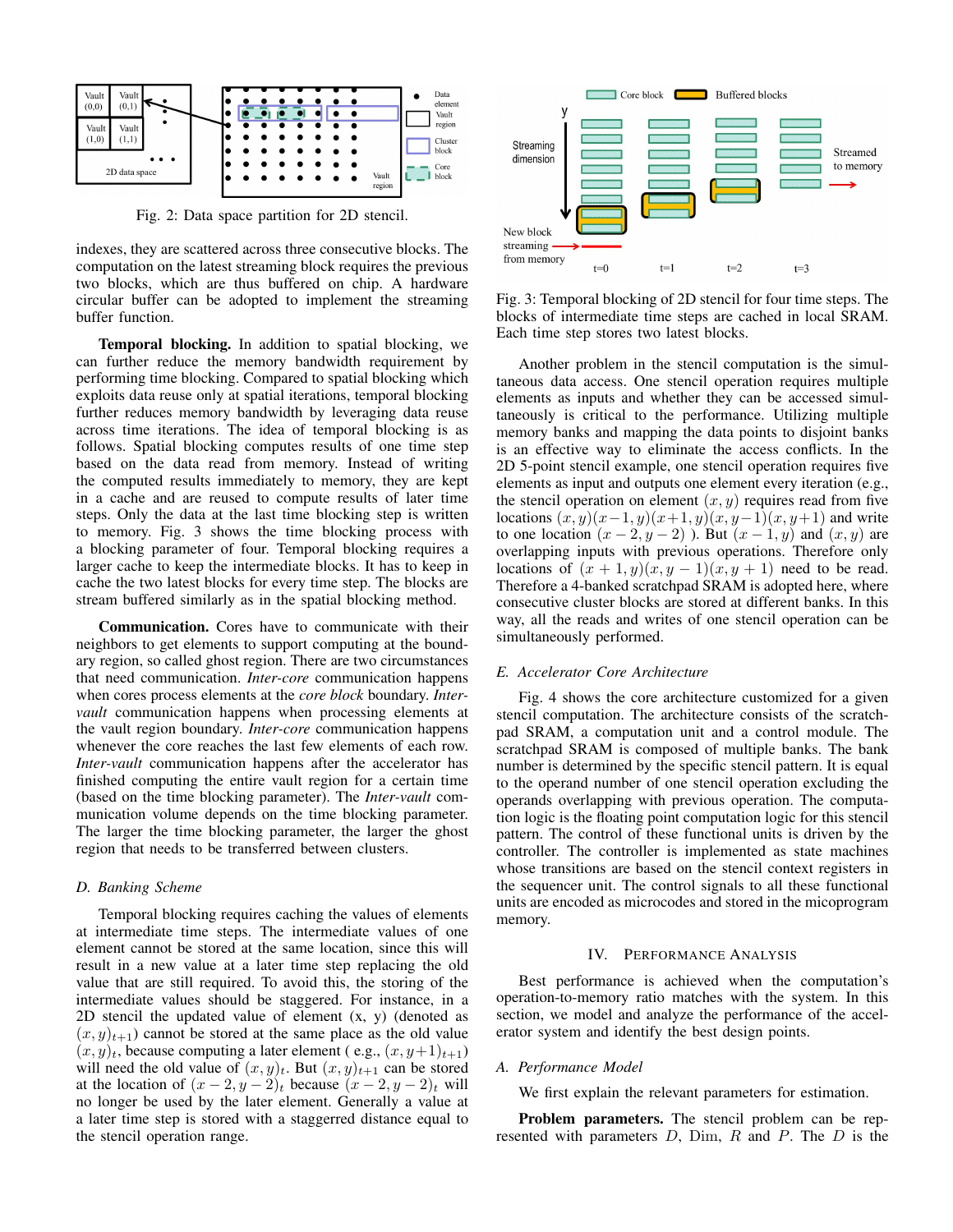

Fig. 4: Stencil accelerator core architecture.

dimension of the stencil. Dim is the size of each dimension.  $R$  is the radius of the stencil operation region (i.e., the distance from the farthest element to the center).  $P$  is the total number of elements used to compute a new value.

**Blocking parameters.**  $B_{\text{vault}}$  denotes the size of the vault region. The original data space is partitioned into 2 dimensional array of vault regions and each vault region is mapped to a vault. The partition is performed on 2 dimensions out of the  $D$  dimensions with the parameter  $B_{\text{vault}}$ .

 $B<sub>cluster</sub>$  denotes the cluster block parameter. The vault region is usually larger than the local SRAM size of the accelerator cluster. The vault region is partitioned into smaller cluster blocks that can fit into the scratch SRAM size. The blocking parameter is  $B_{\text{cluster}}$ . The dimension that is not blocked is referred to as the *streaming dimension*.

 $B_{\text{core}}$  is the core block parameter. The cluster block is evenly split into core blocks for every core in the cluster. The splitting is done along 1 dimension with parameter  $B_{\text{core}}$ .  $B_{time}$  denotes the temporal blocking parameter.

#### *B. Memory-to-Computation Analysis*

Blocking parameters have an important impact on the performance by affecting the computation-to-memory balance of the system. In the 2D stencil example, without any optimization, the computation of one element requires five elements. That is 48 bytes for double precision memory accesses compared to 5 floating point operations. The bytes-to-op ratio (memory-to-computation ratio) is 4.6, which is relatively high. After applying spatial blocking, the computation reads in one block of data, performs stencil operations and writes out one data block of a later time step. That is  $16B_{\text{cluster}}$  bytes of memory accesses counting both reads and writes compared to  $5B_{\text{cluster}}$  operations. With temporal blocking, the memoryto-computation ratio is further reduced by a factor of  $B_{time}$ because a data block read from memory can support computing  $B_{time}$  blocks.

More generally, the memory-to-compute ratio for an arbitrary stencil problem is shown in Table I. For the baseline version, the  $p$ -point stencil needs  $P$  elements to compute one new value. The memory bytes is  $8(P + 1)$  (P reads and 1 write, double precision). The memory-to-compute ratio is thus  $8(P+1)/P$ . Spatial blocking can reduce the algorithm's

TABLE I: Computation and memory ratio.

| Blocking scheme | Bytes-to-Ops<br>ratio | SRAM/core (Bytes)                                                                                                                     |
|-----------------|-----------------------|---------------------------------------------------------------------------------------------------------------------------------------|
| No Blocking     | $8(P+1)/P$            | $\mathbf{\Omega}$                                                                                                                     |
| Space Blocking  | 16/P                  |                                                                                                                                       |
| Time Blocking   | $16/(PB_{time})$      | $\begin{array}{l} 16RB_\mathrm{core}B_\mathrm{cluster}^{D-2}\\ 16RB_\mathrm{time}B_\mathrm{core}B_\mathrm{cluster}^{D-2} \end{array}$ |

memory-to-compute ratio. In a  $D$  dimension stencil, the cluster block is of size  $B_{\text{cluster}}^{D-1}$ . The memory transfer for the block is  $16B_{\text{cluster}}^{N-1}$  counting both reads and writes (double precisions). This block allows to perform  $PB_{\text{cluster}}^{N-1}$  floating point operations. With time blocking, the memory-to-compute ratio is further reduced by the time blocking factor.

## *C. Design Space Exploration*

The increase in the time blocking parameter allows an increase on the operations performed for a certain memory access, reducing the bandwidth requirement of the computation. But larger blocking comes with the price of larger cache size. Table I shows the corresponding SRAM size of different blocking strategies. Spatial blocking requires buffering several cluster blocks for reuse by subsequent clusters: for a stencil operation that touches element in R distances, 2R blocks need to be buffered. If the time blocking is counted in, more blocks need to be cached: 2R blocks for each time step.

With a fixed area constraint, the blocking degrades the performance because the cache used for blocking takes up the area for computation logic. Therefore, the blocking parameter needs to be carefully chosen to build a balanced computation in order to achieve the optimal performance. We use an example below to exhibit how the balance affects the performance. Table II gives three different implementations on a total accelerator area of  $25 \text{ mm}^2$ . The memory layers consist of 4 dies partitioned into 16 vaults whose peak bandwidth is 400GB/s. The spatial blocking parameter is 32 elements. The first implementation with a cache size of 512 Bytes each core has performance bounded by memory. The attained performance is far below the peak performance the system can provide. A large number of accelerator cores are idle. The second implementation with a cache size 8KB per core has performance bounded by computation. There is still margin to the peak memory bandwidth but the system has reached the maximum computation capability. The third design is a more balanced design in terms that it enables more computation with the bandwidth. It achieves the highest performance among the three configurations. This table demonstrates how the choices of computation and storage affect the final performance. We see that only when the computation and memory access is balanced, the optimal performance can be achieved.

## V. EXPERIMENTS

In this section we evaluate the design space of the stencil accelerator architecture on 3D stacked DRAM and identify the optimal design points for different system and problem configurations. CACTI 6.5 [13] is used to evaluate the power and area of the scratchpad SRAM. The 3D DRAM power and the bandwidth is evaluated using CACTI-3DD [14]. The area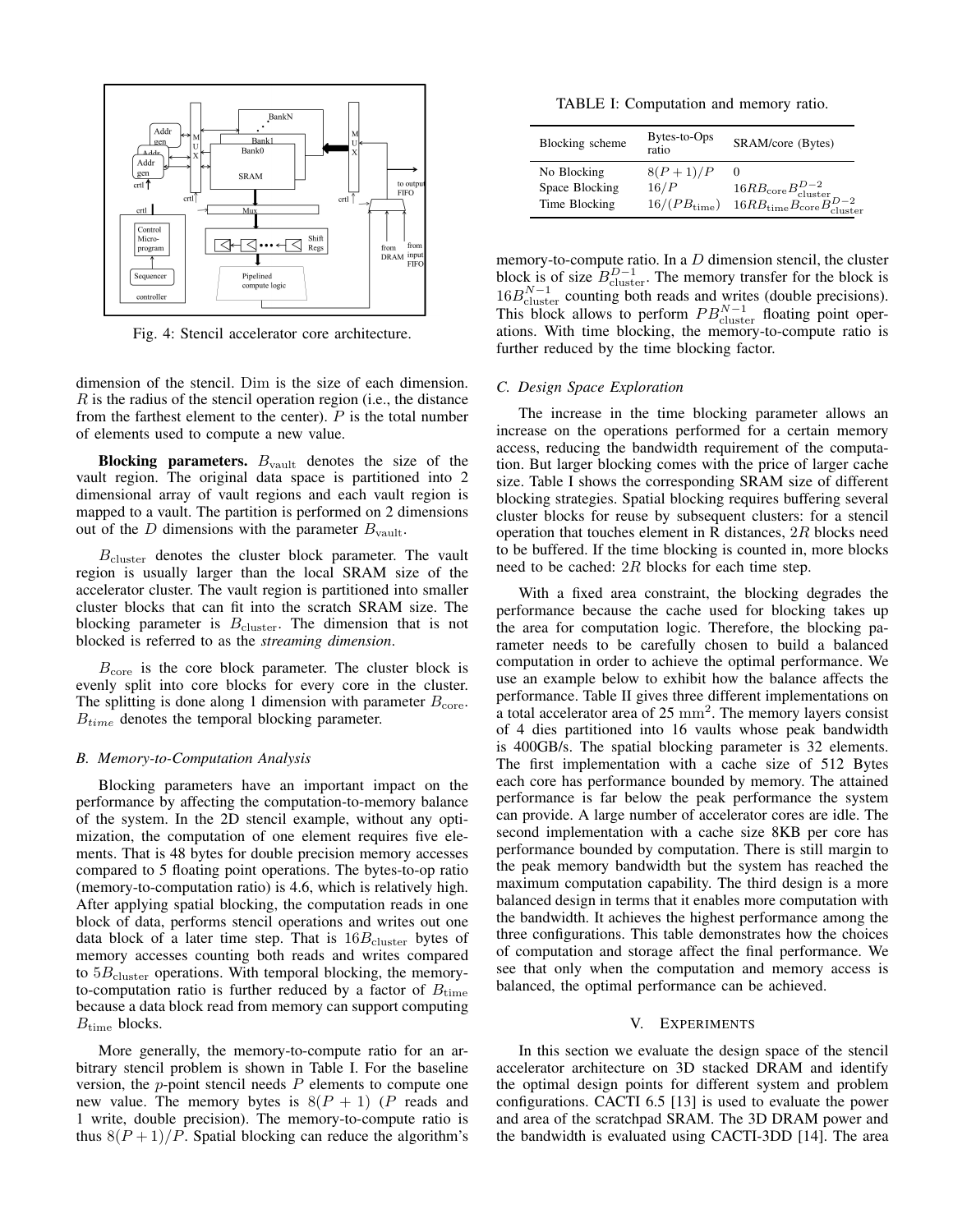TABLE II: Attainable performance for three different implementations on a total accelerator area of  $25 \text{ mm}^2$ .

| $B_{time}$ | <b>SRAM</b><br>size            | Area<br>/core<br>$\mathrm{[mm^2]}$ | Cores<br>/vault | Peak               | Attained<br><b>GFLOPS GFLOPS</b> | Required<br><b>BW</b><br>[GB/s] |
|------------|--------------------------------|------------------------------------|-----------------|--------------------|----------------------------------|---------------------------------|
| 16<br>8    | 512B<br>8KB<br>4K <sub>R</sub> | 0.10<br>0.16<br>0.13               | 30<br>10<br>12  | 2400<br>800<br>960 | 125<br>800<br>960                | 400<br>160<br>380               |

TABLE III: 3D-stacked DRAM configuration examples.

| Conf  | $N_{\text{stack}}$ - $N_{\text{bank}}$ - $N_{\text{io}}$ | $t_{\text{RCD}}$ - $t_{\text{CAS}}$ - $t_{\text{TSV}}$ - $t_{\text{RP}}$ (ns) | BW(GB/s) |
|-------|----------------------------------------------------------|-------------------------------------------------------------------------------|----------|
| Conf1 | $4 - 8 - 1024$                                           | 7.9-12.1-0.67-16.8                                                            | 269.2    |
| Conf2 | $4 - 16 - 512$                                           | 7.2-10.6-0.67-8.4                                                             | 400.3    |
| Conf3 | $4 - 32 - 512$                                           | 7.2-10.6-0.67-8.4                                                             | 608.3    |

and power of computation logics is estimated with Synopsis Design Compiler with 32nm process [15].

#### *A. Area and Bandwidth Evaluation*

Performance exploration. We show the maximum performance that can be achieved under different area and bandwidth budgets in Fig. 5. The three bandwidth represents a conservative/moderate/high 3D-DRAM configuration as shown in TABLE III. For a certain bandwidth, the results show that when chip area is small, the performance improves linearly with the chip area. In this case, the computation cannot saturate the memory bandwidth. There is no need to integrate cache in each core. As the area budget increases and more cores can be implemented, the memory bandwidth requirement of the accelerator increases to more than the maximum bandwidth the system can deliver. Then the computation becomes memorybound. At this point, cache is required. Larger cache size slows down the increase of system performance as shown in the graph. The performance improvement has diminishing returns as the chip area increases. Comparing across different memory bandwidths, we see that when the maximum memory bandwidth is small, the performance becomes memory bound at smaller chip area. In the memory bound region, smaller memory bandwidth has more severe diminishing return as the area increases compared to higher memory bandwidth.

Fig. 6 gives an overview of the power breakdown and power efficiency as area varies. It shows that for large areas, large portions of the power is spent on the local cache. The system power efficiency (measured in GFLOPS/W) also drops rapidly. A conclusion from this is that while a large area may enable higher performance, it might not be desirable from a power efficiency point of view because at larger scale the cache can be more expensive than the 3D memory.

General stencil computation. We show the balanced performance points for different stencil problems. Fig. 7 shows performance and power efficiency for stencil problem of different patterns and dimensions. The memory system configuration is based on the Conf3 of Table III. We pick three area numbers: 60 mm<sup>2</sup> which is close to the 3D-stacking logic die area reported by Micron's HMC [16], as well as  $90 \text{ mm}^2$  and 120 mm<sup>2</sup> , to show the performance sensitivity to the area. Higher dimensional stencils achieve less performance for the same area compared to lower dimension stencils since higher



Fig. 5: Performance on different area and bandwidth.



Fig. 6: System power efficiency as area increases.

TABLE IV: Performance results on general CPU and GPU.

| System        | Power<br>IWI | Tech<br>[nm] | ВW                            | DР<br>[GB/s] GFlops | Points | Achieved<br><b>GFLOPS</b> |
|---------------|--------------|--------------|-------------------------------|---------------------|--------|---------------------------|
| Xeon<br>E5550 | 95           | 45nm         | 51.2                          | 85.3                | 7      | 3.36<br>GStencil/s        |
| Xeon<br>E5550 | 95           | 45nm         | 51.2                          | 85.3                | 27     | 1.19<br>GStencil/s        |
| Core i7       | 47           | 22nm         | 30                            | 51                  | 7      | 180 MFlops                |
| GTX 285       | 204          | 55nm         | 159                           | 93                  | 7      | 4.6 GFlops                |
| <b>FPGA</b>   | 9            |              | <b>ALTERA Stratix V FPGAs</b> |                     | 3D     | 236 GFlops                |
| Acc           | 60           | 32nm         | 600                           | 2400                | 7      | 2400 GFlops               |

dimensional stencil computations are more memory intensive. They require a larger cache for blocking. Stencil computations on more points have better performance than fewer points for the same dimension, since higher-point stencils perform more operations for the same number of memory accesses, i.e., they are more computationally intensive. Stencil computations that are more memory bound have less gain as area budget increases, e.g., the 3D 7pt problem has less improvement when area increases from  $60 \text{ mm}^2$  to  $120 \text{ mm}^2$  compared to 3D 27pt, because the memory intensive problem will take much more cache to improvement the performance.

Comparison. We compare our design against the stateof-art stencil implementations on modern CPUs and GPUs as well as FPGAs. The comparison is shown in Table IV. The performance on the Xeon processor is collected from [17]. The performance result is measured in GStencil/s as the number of points updated per second. The power of the Intel architecture is the TDP power collected from [18]. The performance on GTX and Core i7 is collected from [19]. The power of the GTX card is the maximum dissipating power reported on [20].